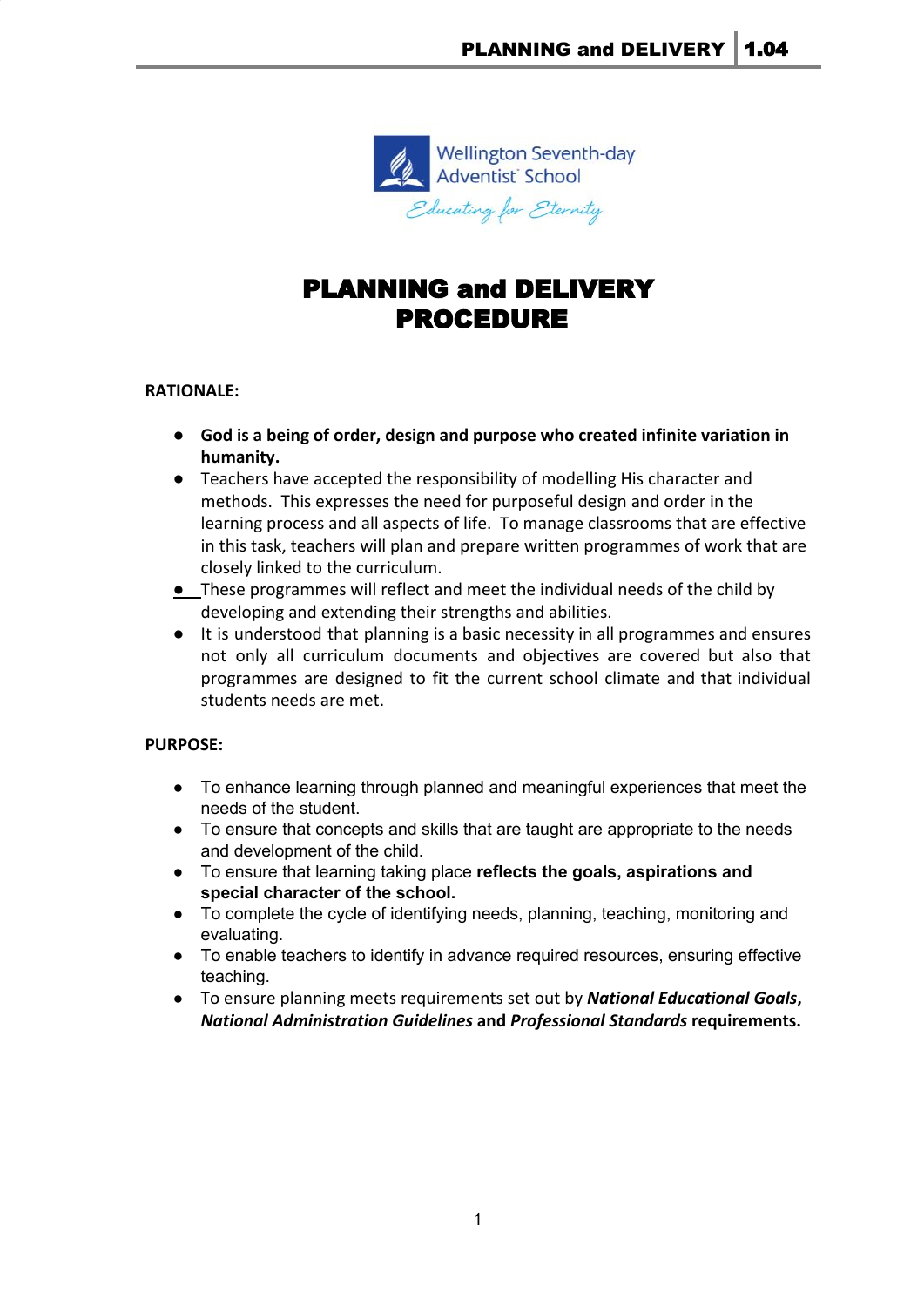## **GUIDELINES:**

- Before the commencement of a term, each teacher will prepare a long term plan of work that clearly states individualised performance objectives in each curriculum area. This will incorporate the five key competencies.
- A written weekly plan relating to the long term achievement objectives will be kept by teachers and completed prior to the week of teaching. A written unit for all approved programmes will be completed before the teaching of the unit.
- Overviews of each curriculum area will be completed by each teacher.
- The Principal will be responsible for monitoring the planning of teachers.
- The Principal will be kept informed of the individualised rates of progress through the collection of teachers' long term planning.
- The Principal and staff will be responsible for developing and revising a yearly plan outlining special events and programmes and identifying scheduled units of study.
- All teacher planning will be completed and stored in the Google Shared Drive Wellington SDA School.
- The Assessment and Evaluation Procedure will provide support for planning and details for assessment and evaluation.

## **Planning and Assessment Links:**

- Planning template sheets are available for all curriculum areas, and planning should include *Levels, Achievement Objectives, Context, Learning Outcomes and Assessment*.
- Planning takes into account previous assessment information, along with planning for formative and summative assessment to occur within the ongoing programme.
- Planning, Assessment and Evaluation material should be easily accessible for classroom teachers.
- Integrated curriculum planning is encouraged, as are termly co-operative/school-wide planning opportunities.
- The preferred method of planning (electronic or written) is a personal choice for teachers.

# STUDENT FEEDBACK

## **GUIDELINES:**

- Teachers are required to mark student work regularly with feedback reflecting the learning intentions and next steps for learning.
- Teachers must provide students with constructive feedback about the progress they are making against learning intentions.
- Teachers should give feed-forward about the next steps the student should take to improve their learning
- Scaffold next-step learning using a range of prompts.
- A variety of feedback and feed forward techniques can be used: e.g. oral, written, highlighter, rubric.